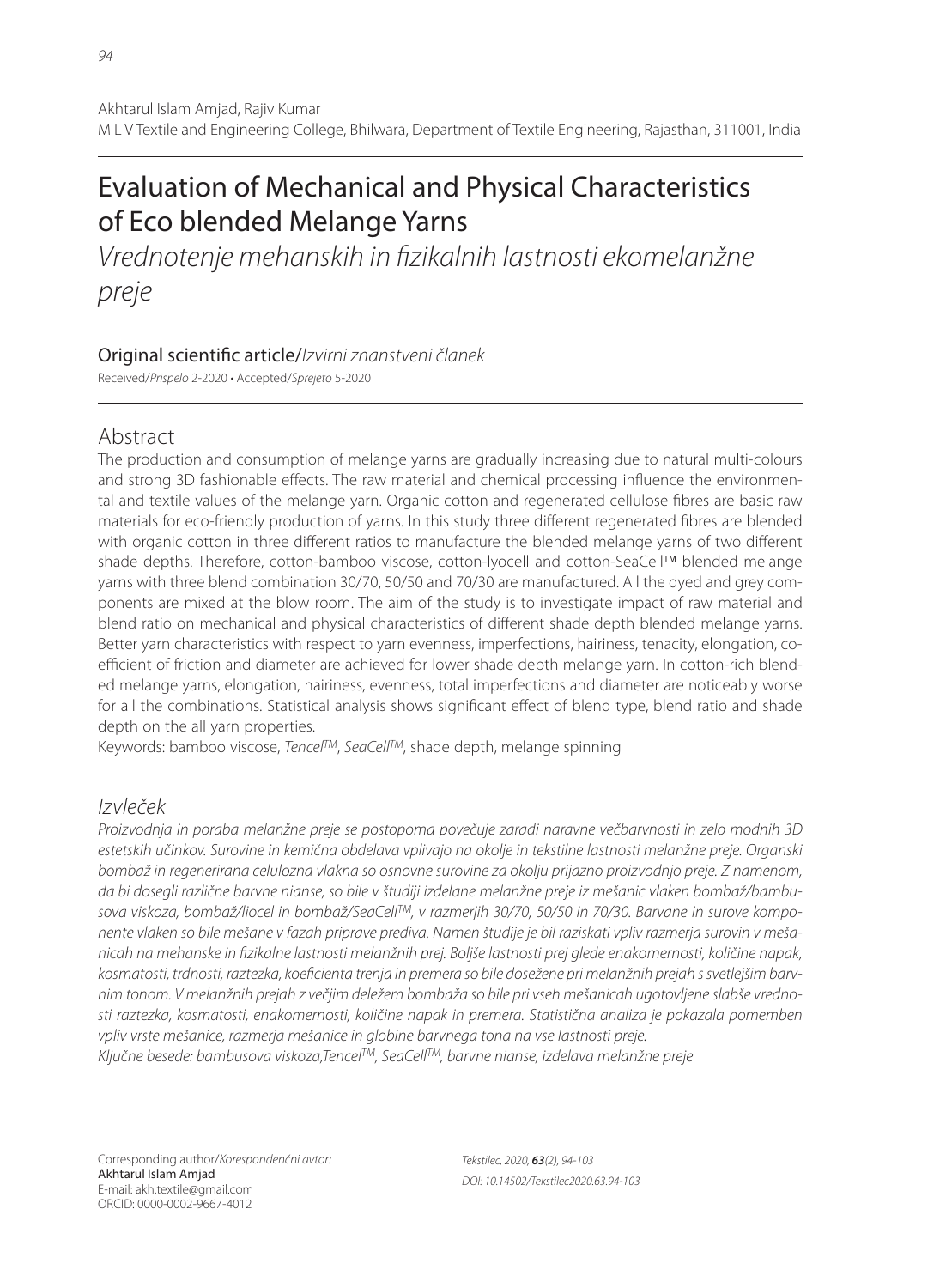### 1 Introduction

The increase in global demand for clothing is expected to continue, not only due to an increase in the world's population, but also due to living standards, economic activities and developments. In the present era, clothing serves many purposes. It not only satisfies the basic needs of human beings, but is also used as a symbol to express wealth, status, occupation, leisure and eco-friendliness [1]. Fibre is one of the basic units for producing desirable clothes [2]. Biodegradable and sustainable fibres are being developed for environmental protection and providing a significant opportunity for sustainable textiles [3]. Cotton is considered the most eco-friendly, but the use of insecticides and pesticides in cultivation make it less sustainable. Organic cotton and regenerated cellulose fibres may serve as a substitute for polluted cotton [4]. Regenerated cellulose fibres, such as viscose rayon, bamboo rayon, modal rayon, lyocell and SeaCell™ are widely considered the most important for environmental aspects and often referred to as environmentally friendly [5]. Bamboo rayon is produced by wet spinning, while lyocell and SeaCell™ fibres are produced by solvent spinning. Bamboo rayon is naturally antibacterial, breathable, green, biodegradable, soft, flexible and strong, with a luxurious, shiny appearance [6]. Modal is a second generation regenerated cellulose fibre and is known for its softness [5]. Lyocell is a third-generation fibre. It is highly absorbent, soft, has a high wet or dry strength, and is wrinkle resistant [7]. SeaCell™ and smartcell are modified versions of third generation fibre. Their advantages include the environmental friendliness of processing, combined with their softness, drape and antibacterial properties [8-10].

In the production of SeaCell™ fibre, powdered seaweeds are firmly incorporated into a natural cellulose fibre. As a result, the positive properties of the seaweed are permanently preserved within the fibre, even after multiple washes [10, 11].

All regenerated cellulosic fibres have the same basic unit, but are quite different in degree of polymerisation, molecular arrangement, molecular mass, degree of orientation and crystallinity [12]. The lyocell and SeaCell™ have a circular cross section and a smooth longitudinal surface. On the other hand, bamboo rayon and viscose rayon possess an irregular and toothed cross section, micro-gaps and micro-holes with striated cracks distributed over the longitudinal surface [13, 14].

Evaluation of Mechanical and Physical Characteristics of Eco blended Melange Yarns

A single fibre yarn cannot offer all the desired characteristics. The blending of different types of fibres not only enhances the functional or mechanical performance, but also the aesthetic qualities of textile fabric. Blending is also practiced in industry for cost minimisation [15, 16]. Many researchers have investigated blended yarn properties and analysed their functional and mechanical attributes. Sowmya et al. [15] reported that yarn unevenness is affected by the blended ratio of cotton, polyester, and regenerated bamboo fibre. They also reported that the work of rupture and elongation at break of bamboocotton blended yarns are found to be lower than those of bamboo/polyester-blended yarns. Tyagi et al. [16] reported that Tencel™-polyester yarns yield more satisfactory results than Tencel™-cotton yarns in terms of tenacity, breaking elongation, mass regularity, imperfections and work of rupture for all spinning system. Increasing the Tencel™ content both in Tencel™-polyester and Tencel™-cotton fibre blends makes the yarn rigid and hairier. Kilic et al. [17] determined that yarn-to-yarn friction decreases, while yarn-to-metal and yarn-to-ceramic friction increases when the ratio of Tencel™ in Tencel™-cotton blended yarn is increased. Majumdar et al. [6] reported that yarn diameter reduces as the proportion of bamboo fibre is increased in the blend of bamboo cotton fibre. Kılıç and Okur [14] found that unevenness, imperfections, diameter and roughness values decrease when the regenerated cellulosic fibre content in cotton-Tencel™ and cotton-paramodal blended yarns is increased, while increasing breaking force, elongation, density and shape values. Avik et al. [11] worked on the functional properties of SeaCell™ sock and summarise that SeaCell™ socks may be a good choice for people with foot problems such as fungus. SeaCell™ fibre has a more homogenous pore distribution, which in turn facilitates improved water transport. All of the above research was performed on the

manufacturing of plain blended yarn. But there is another field where the blending/mixing of different colours or the dye affinities of fibres are performed for the production of fancy or melange yarns [18−19]. Melange yarns are fancy yarns consisting of a wavy effect, a wide range of colour tones and unique colour effects. They are manufactured to achieve higher rates due to the aesthetics and obsolescence of fashion [20]. Researchers reported that cotton fibres suffer from a decrease in strength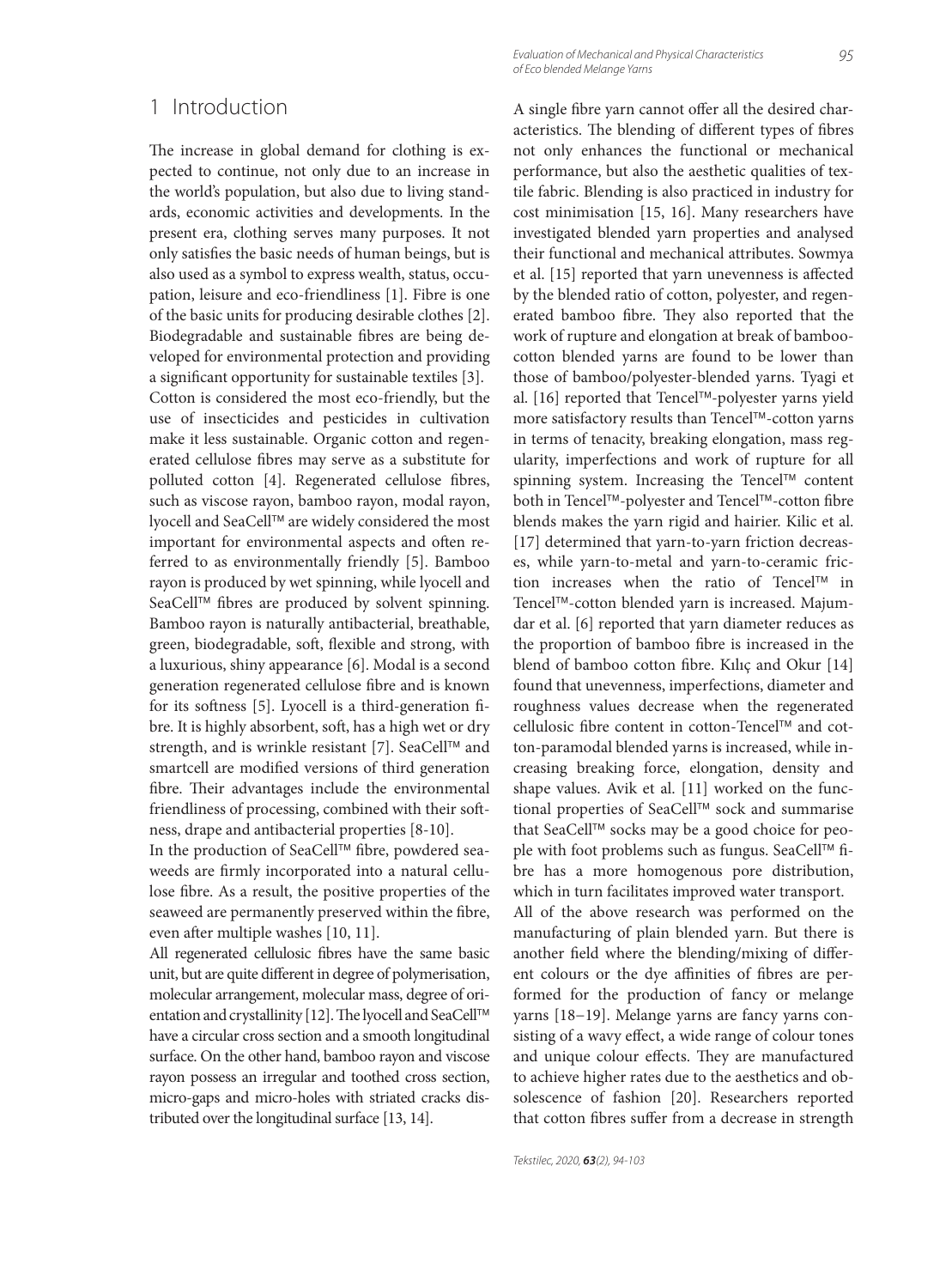and change in surface properties after being dyed due to the aggressive nature of chemicals and the removal of a large portion of the wax present on the surface of cotton fibres [21, 22]. The dyeing of fibres results in their greater entanglement and cohesion. The average length of dyed fibre decreases with a higher rate than that of undyed fibre after going through opening and mechanical processes. Various stages of spinning cause tip fibrillation, end rupture, transverse cracks, deep cracks, a saw-tooth effect and rippling damage. Dyed fibres are more prone to damage than undyed fibres [22, 23]. Fibre damage not only affects the efficiency of the spinning process, but also the mechanical properties of the final yarn and fabric. The quality of cotton melange yarn is affected significantly by the applied blending method [24, 25].

Conventional approaches used in the manufacturing of melange yarn are entirely dependent on cotton fibre in the melange yarn industry. None of the researchers mentioned above have focused on the properties of eco-friendly blended melange yarns. In this study, two different shade depth cotton blended melange yarns were produced using bamboo viscose, lyocell and SeaCell™ fibres in three different proportions that might be useful for the textile melange yarn industry in terms of exploring new applications for melange products.

Evaluation of Mechanical and Physical Characteristics of Eco blended Melange Yarns

## 2 Materials and methods

## 2.1 Materials for melange yarn production

Dyed and grey H-4 organic combed cotton, bamboo viscose, lyocell and SeaCell™ fibres were used to produce  $19.68$  tex  $(30s$  Ne) melange yarns. The properties of the fibres that were used to produce the yarns are summarised in Tables 1a and 1b. The results presented in Tables 1a and 1b show that dyeing and opening have an adverse effect on the tensile and length properties of fibres. It was also observed that cotton fibres show incremental changes in short fibre content and neps/g after dyeing and opening.

#### 2.2 Melange yarn production

The mixing or blending of dyed and un-dyed (grey) fibres in predefined ratios results in melange yarns. Shade depth (%) is a common term used in melange yarn spinning to illustrate the percentage contribution of dyed fibre in a blend. In this study, the blending of fibres (dyed/un-dyed, cotton or regenerated cellulose) was performed in a blow room to achieve the perfect regularity of colour and structure. Figure 1 depicts the process flow of melange yarn spinning. Grey fibres for dyeing or mixing are prepared in the first stage. A predefined amount of grey fibres is dyed in the second stage, while the third stage involves the stack blending of grey and dyed fibres in the required ratio in the blow room. Cotton fibres

| Fibre quality                  | Instruments |                |               |            |                 |            |  |  |
|--------------------------------|-------------|----------------|---------------|------------|-----------------|------------|--|--|
|                                |             | HVI (HVI mode) | <b>AFIS</b>   |            |                 |            |  |  |
|                                | Fineness    | Length         | Strength      | Elongation | Short fibre     | Fibre neps |  |  |
|                                | (mic.)      | (mm)           | $(g$ /tex $)$ | (%)        | content $(\% )$ | (neps/g)   |  |  |
| Grey combed                    | 4.23        | 29.3           | 29.37         | 6.14       | 18.02           | 14         |  |  |
| Dyed combed                    | 4.2         | 29.0           | 28.12         | 5.9        | 19.32           | 18         |  |  |
| Dyed combed<br>(after opening) | 4.2         | 28.7           | 27.24         | 5.97       | 21.57           | 24         |  |  |

Table 1a: Properties of combed grey and dyed cotton fibres

Table 1b: Properties of grey and dyed regenerated cellulose fibres

|                   | Bamboo viscose (BV) |            | Lyocell $(L)$ |           | SeaCell™ $(S)$ |          |
|-------------------|---------------------|------------|---------------|-----------|----------------|----------|
| Type of fibre     | Grey                | Dyed       | Grey          | Dved      | Grey           | Dyed     |
| Fineness (dtex)   | 1.56                | 1.56       | 1.56          | 1.56      | 1.67           | 1.67     |
| Length (mm)       | 37.90 (38)          | 37.65 (38) | 37.92 (38)    | 37.81(38) | 37.9(38)       | 37.7(38) |
| Strength (g/tex)  | 23.2                | 21.0       | 36.23         | 35.0      | 29.00          | 28.1     |
| Elongation $(\%)$ | 11.8                | 11.5       | 9.7           | 9.5       | 11.2           | 10.9     |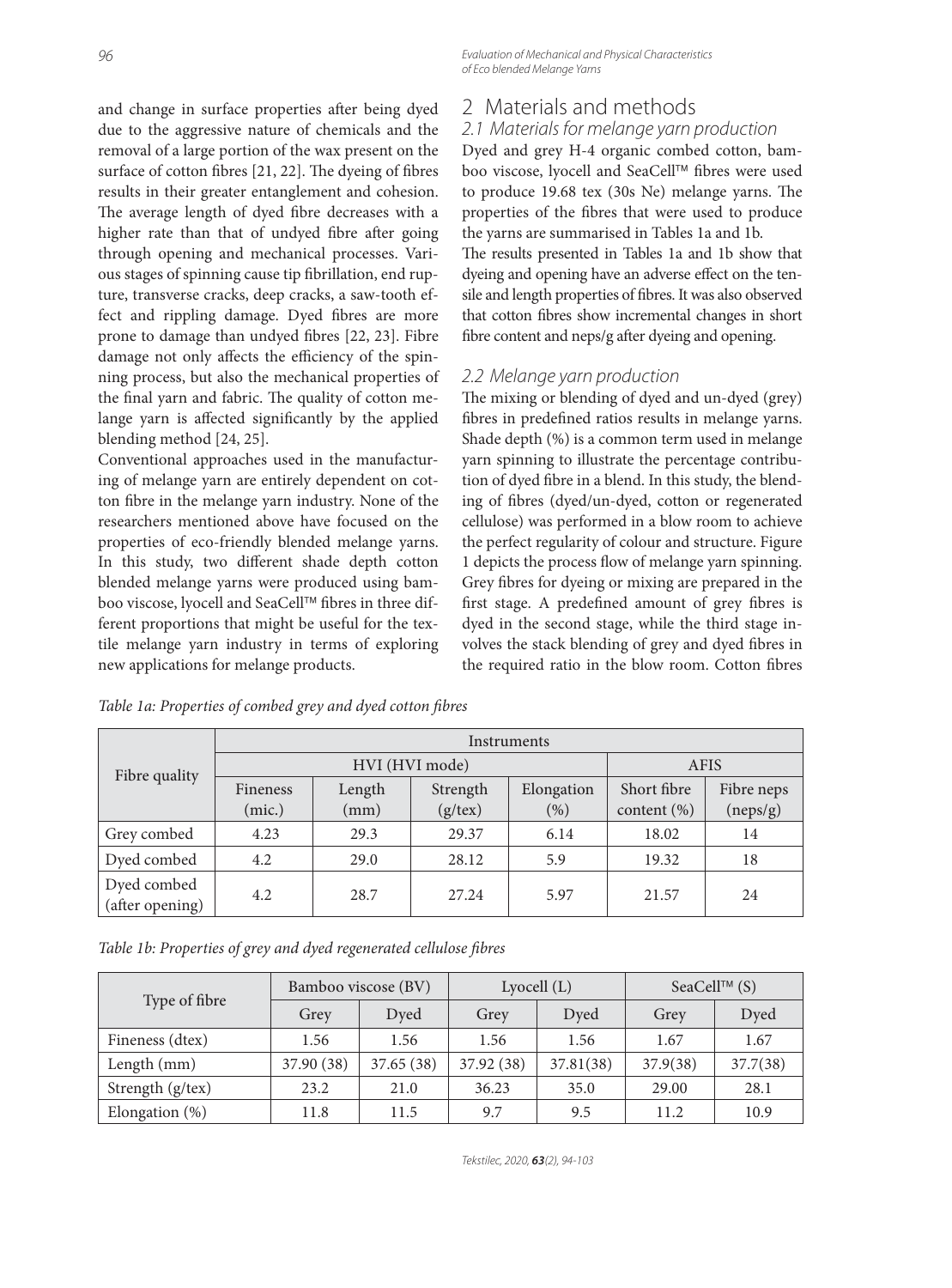

Figure 1: Process flow of melange yarn manufacturing

are preferred over the regenerated cellulose fibres for dyeing to achieve the proper shade depth (%).

#### 2.3 Design of experiment

Light and dark melange yarns were produced on a short staple spinning machine by blending three different fibres and blend compositions with cotton. All the process variables were kept constant. The aim of varying the factors was to investigate the interaction effect of fibre properties and composition with different shade depths. The design plan of the experiment is presented in Table 2. A total of 18 yarn samples were manufactured according to full factorial design.

#### 2.4 Methods

The yarn samples were conditioned at a standard tropical atmospheric condition of  $65 \pm 2\%$  RH and  $27 \pm 2$  °C temperatures for 24 hours.

#### 2.4.1 Tensile testing of yarn

An Instron universal testing machine was used to measure the breaking load and extension properties. The yarn samples were tested at 120 mm/min extension rate using a gauge length of 500 mm (ASTM D 2256). A total of 50 readings were taken for each sample.

#### 2.4.2 Unevenness, thin, thick, neps and hairiness

The unevenness, thin, thick, neps and hairiness were measured using an Uster Evenness Tester-5. Thin places  $(-50\%)$ , thick places  $(+50\%)$  and neps (+200%) were considered to measure total imperfection in the melange yarn.

#### 2.4.3 Yarn diameter

The diameter of yarn was measured by an optical method using a Leica image analyser. At least 100 readings were taken for each sample.

#### 2.4.4 Coefficient of friction

An Uster Zweigle Friction Tester 5 was used to measure fibre to metal friction. The friction coefficient ( $\mu$ ) was calculated using the formula  $F_2 = \mu F_1$ , where  $F_1$  is constant force applied to produce a defined force on the yarn in a vertical direction and  $F<sub>2</sub>$ is the force required to pull the yarn.

## 3 Results and discussion

This paper includes an analysis of cotton blended melange yarn with varying parameters. In this study, parameters were assessed in terms of unevenness, total imperfections, hairiness, tenacity, elongation, yarn diameter and coefficient of friction of the melange yarns. An analysis of variance was carried out to determine the effect of different parameters on yarn properties. The ANOVA of the parameters is presented in Table 3.

It is evident from Table 3 that the blend ratio has a significant impact on all the properties of the yarn, while blend type has a significant effect on all properties except unevenness.

| Sr. No. | Factors         | Levels                |                       |                       |  |
|---------|-----------------|-----------------------|-----------------------|-----------------------|--|
|         | Blend type      | Cotton/Bamboo viscose | Cotton/Lyocell (C/L)  | Cotton/SeaCell™ (C/S) |  |
|         |                 | (C/BV)                |                       |                       |  |
|         | Blend ratio     | 30/70                 | 50/50                 | 70/30                 |  |
|         | Shade depth (%) | 20 (light); 70 (dark) | 20 (light); 70 (dark) | 20 (light); 70 (dark) |  |

*Table 2: Experiment design plan*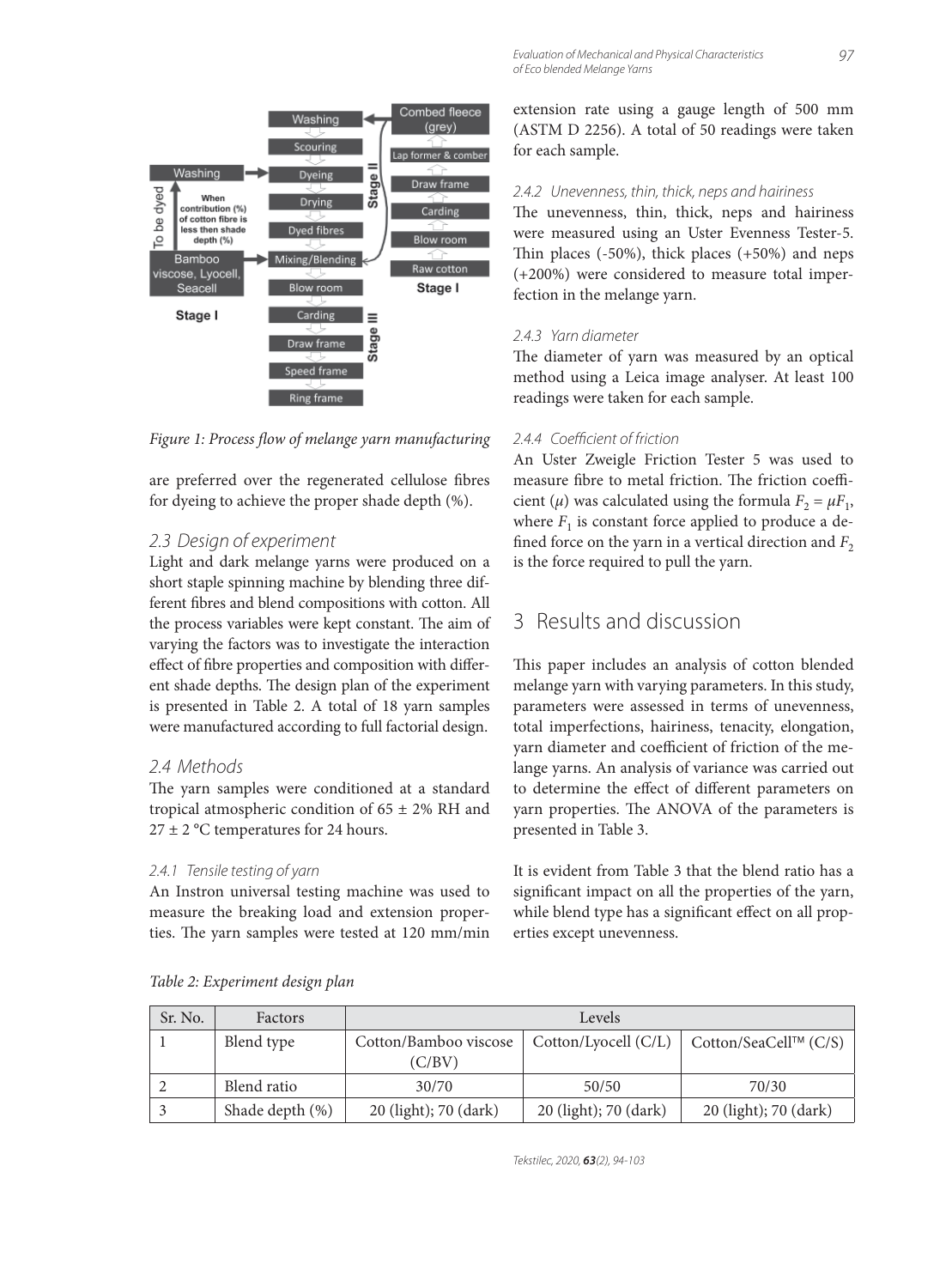| Factors         | <b>Unevenness</b> | <b>IPI</b> | <b>Hairiness</b> | Tenacity  | <b>Breaking</b><br>Extension | Diameter   | Coefficient<br>of friction |
|-----------------|-------------------|------------|------------------|-----------|------------------------------|------------|----------------------------|
| <b>BT</b>       | NS(0.19)          | S(0.000)   | S(0.0009)        | S(0.000)  | S(0.000)                     | S(0.014)   | S(0.001)                   |
| <b>BR</b>       | S(0.0003)         | S(0.000)   | S(0.0001)        | S(0.0001) | S(0.0000)                    | S(0.034)   | S(0.0000)                  |
| SD <sub>1</sub> | S(0.0001)         | S(0.000)   | S(0.001)         | S(0.029)  | S(0.0004)                    | NS (0.450) | S(0.006)                   |
| <b>BT×BR</b>    | NS (0.5757)       | NS (0.172) | NS(0.163)        | S(0.0004) | S(0.0001)                    | NS (0.283) | NS (0.216)                 |
| <b>BT×SD</b>    | NS (0.2813)       | S(0.0001)  | NS (0.792)       | S(0.002)  | S(0.013)                     | NS(0.146)  | NS (0.444)                 |
| <b>BR×SD</b>    | S(0.0226)         | S(0.045)   | NS (0.664)       | S(0.027)  | NS(0.18)                     | NS (0.683) | NS (0.500)                 |

*Table 3: ANOVA results for yarn characteristics*

BT – blend type, BR – blend ratio, SD – shade depth. Values in parenthesis are p-values, calculated at 95% statistical probability:  $p \le 0.05$  – result is statistically significant (S),  $p > 0.05$  – result is not statistically significant (NS)

#### 3.1 Tensile characteristics of melange yarn

The tensile attributes of a staple fibre melange yarn are influenced by fibre characteristics. Tenacity and breaking extension are important properties for assessing the tensile behaviour of melange yarn. Blend type, blend ratio and shade depth have a significant impact on the tenacity and breaking extension of blended melange yarn (Table 3). Tenacity is the applied load with respect to fineness at which a specimen breaks. The effect of blend type and blend ratio on tenacity for different shade depth blended melange yarns is presented in Figure 2.



Figure 2: Effect of blend type and blend ratio on tenacity

It is evident from Figure 2 that:

– cotton-lyocell blended yarn shows the highest tenacity, followed by cotton-SeaCell™ and cotton-bamboo viscose blended yarns for both shade depths;

- melange yarn tenacity increases with an increase in the cotton component in the case of bamboo viscose and SeaCell™-blended yarns, and decreases in lyocell-blended yarn; and
- tenacity of melange yarn decreases with an increase in shade depth.

Lyocell fibres have a high degree of polymerisation compared to bamboo viscose and SeaCell™ fibres due to their long molecular chains [13], so that the strength of the yarns produced from lyocell fibre showed a higher tenacity, followed by cotton-SeaCell™ and cottonbamboo viscose blended yarn for both shade depths.

The bamboo viscose fibre has a lower strength and higher amorphous region in the macromolecular structure than cotton fibre. Blended yarn with rich bamboo viscose fibre demonstrates a lower tenacity. SeaCell™ fibre possesses much higher elongation than cotton fibre. During the loading of cotton-SeaCell™ blended yarn, cotton fibres will resist further elongation and are expected to reach the breaking point earlier. The difference is marginal.

Dyed fibres are weaker than undyed fibre (Table 1), while 70% shade depth melange yarn consists of more dyed fibre. Simultaneously dyeing causes entanglement, causes difficulties during opening and drafting, and ultimately leads to rupture. For these reasons, the load bearing capacity of survival fibres decreases and stress increases during tensile testing, causing a rupture to propagate faster across the cross section in high shade depth yarn.

The effect of blend type and blend ratio on the percentage of elongation for different shade depth blended melange yarns is illustrated in Figure 3. It is evident from Figure 3 that:

– cotton-bamboo viscose blended yarn shows the highest percentage of elongation, followed by cotton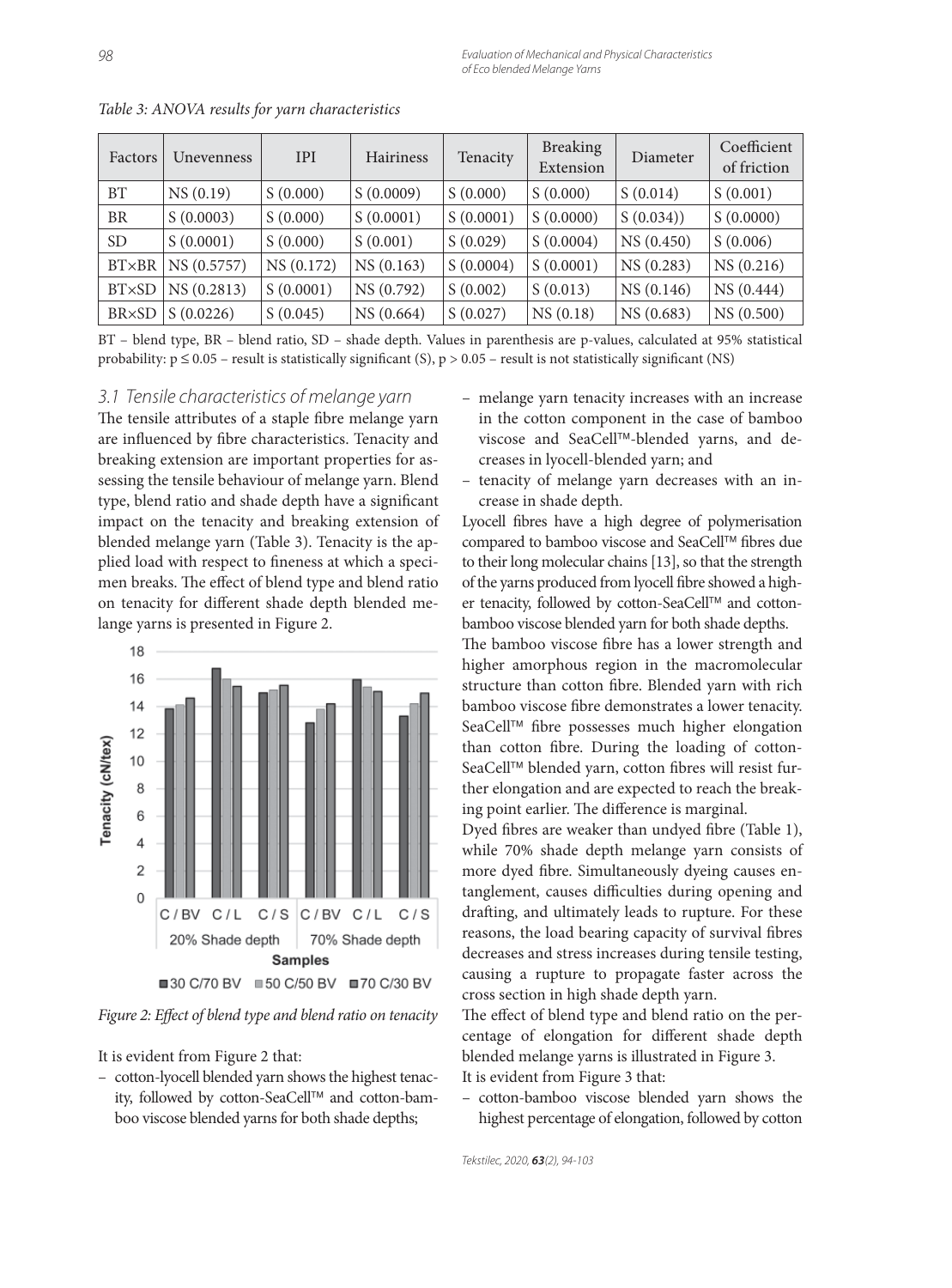Evaluation of Mechanical and Physical Characteristics of Eco blended Melange Yarns



Figure 3: Effect of blend type and blend ratio on *breaking extension*

lyocell and cotton-SeaCell™ blended yarns for all type of samples;

- the percentage of elongation decreases as the ratio of cotton increased; and
- 70% shade depth melange yarn demonstrates the lowest percentage of elongation.

Because fibre elongation properties directly affect yarn elongation, higher elongation values of regenerated fibres result in high elongation values in all 30/70 blended melange yarns. Cotton- lyocell blend yarns demonstrated the lowest percentage of elongation, while it is also evident from Table 1 that lyocell fibre showed a lower elongation than all regenerated fibres. It is evident that a high number of dyed fibres are present in the yarn cross section for high depth melange yarn and, similar to tenacity, they will reduce the percentage of elongation.

#### 3.2 Unevenness of melange yarn

Unevenness (U expressed in %) shows the mass irregularity per unit length in the yarn. No significant difference in unevenness is observed for the type of blend. This may be due to the almost identical production process and the dimensional properties of all three regenerated fibres. Blend ratio and shade depth had a significant impact on the unevenness of melange yarns (Table 3). Figure 4 illustrates in graphical form the effect of blend type and blend ratio on the unevenness of different shade depth blended melange yarns.



Figure 4: Effect of blend type and blend ratio on un*evenness*

It is evident from Figure 4 that:

- an increase of the cotton fibre contribution leads to the high unevenness of the yarn irrespective of other factors; and
- unevenness of darker melange yarns is higher than that of low depth melange yarns.

The arrangement of fibres and fibre properties influence yarn characteristics. Cotton is a naturally grown fibre, and is highly variable in terms of length and fineness relative to regenerated fibres. Cotton fibres are shorter in length than regenerated fibres (Table 1). Any variation in the fibres negatively affects the mechanical and physical properties of yarn. As the percentage of cotton increases, the availability of shorter fibres increases in the spinning system and decreases mean fibre length in the yarn structure, so that consolidation at the nip point during yarn manufacturing is lesser, which generates a greater amplitude of drafting waves. Mass irregularity thus increases.

Opening difficulties are seen more in high shade depth melange blends, as they consist of more dyed fibres. These difficulties cause the uncontrolled and erratic movement of fibres in the drafting area and eventually result in increased yarn mass variation.

#### 3.3 Total imperfection of melange yarn

The imperfection index (IPI) consists of thin, thick and neps per unit length of yarn. Blend type, blend ratio and shade depth had a significant impact on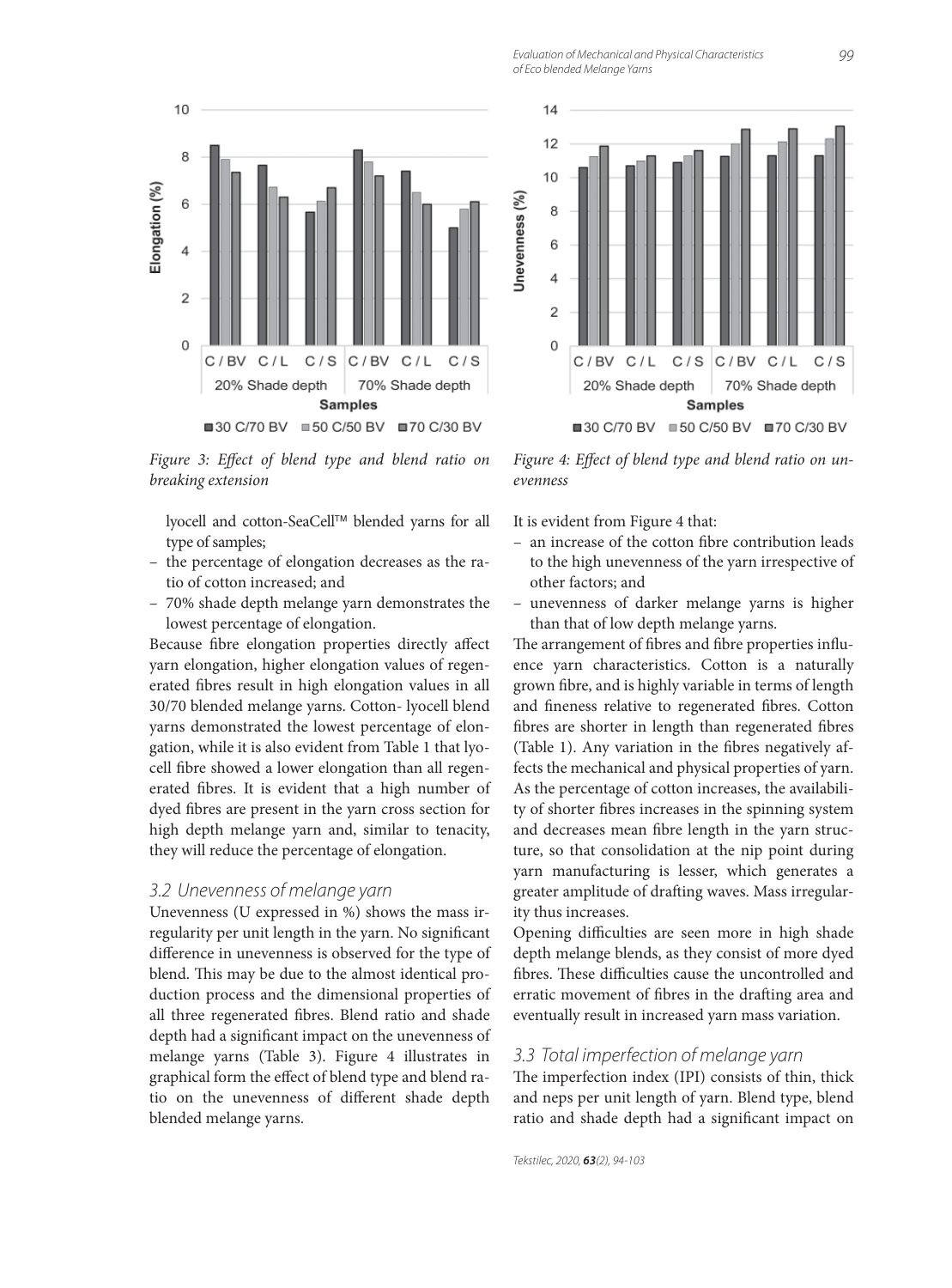the total imperfection of blended melange yarn (Table 3). Figure 5 illustrates in graphical form the effect of fibre blend type and blend ratio on total imperfection.



Figure 5: Effect of blend type and blend ratio on total *imperfection*

It is evident from Figure 5 that:

- a higher percentage of cotton leads to an increase in the total imperfection level in blended melange yarn;
- cotton-bamboo blend yarn demonstrates the highest and cotton-lyocell blended yarn the lowest total imperfection; and
- total imperfection increases with an increase in shade depth irrespective of blend type and blend ratio.

Regenerated fibres are known to have more a uniform shape and size in their longitudinal direction, while cotton fibres show a twisted structure. Simultaneously blended yarn with higher regenerated fibres consists of fewer shorter fibres and a higher mean fibre length, so that control over the movement of fibres is easy and imparts better association and orientation in yarn structure. Hence, higher cotton contribution leads to an increase in the total imperfection level in blended melange yarn.

The proportions of dyed fibres are higher in the high shade depth melange yarns. Dyeing changes the surface properties of the fibres, damages the fibres and increases fibre-to-fibre friction due to the removal of natural wax [23]. High fibre-to-fibre friction causes difficulties in the opening and drafting of fibres, which ultimately leads to the poor arrangement and distribution of fibre in yarn. Thus, higher yarn imperfections are seen for darker shades.

#### 3.4 Hairiness of melange yarn

The hairiness of a yarn is the result of fibre protrusion from the yarn surface. Hairiness in spun yarn depends primarily on fibre properties such as the length, shape and bending rigidity of fibres. The effect of blend type, blend ratio and shade depth on the hairiness of melange yarn is significant (Table 3).



Figure 6: Effect of blend type and blend ratio on hair*iness*

It is evident from Figure 6 that:

- hairiness of melange yarn increases with an increase in the percentage of cotton in blended melange yarn;
- cotton-lyocell and cotton-SeaCell™ blended yarns demonstrate a marginal difference, while cotton-bamboo viscose blended yarn shows the lowest hairiness; and
- hairiness of melange yarn increases with an increase in shade depth.

Bamboo viscose, lyocell and SeaCell™ fibres have a longer length than the cotton fibres. Moreover, short fibres are totally absent in the all three fibres. The flexural and torsional rigidity of all three fibres are also lower than that of cotton fibre. Regenerated fibres are thus wrapped and adhered with the internal structure of melange yarn in the twisting triangle. As a result, hairiness decreases with an increase in the proportion of regenerated fibres.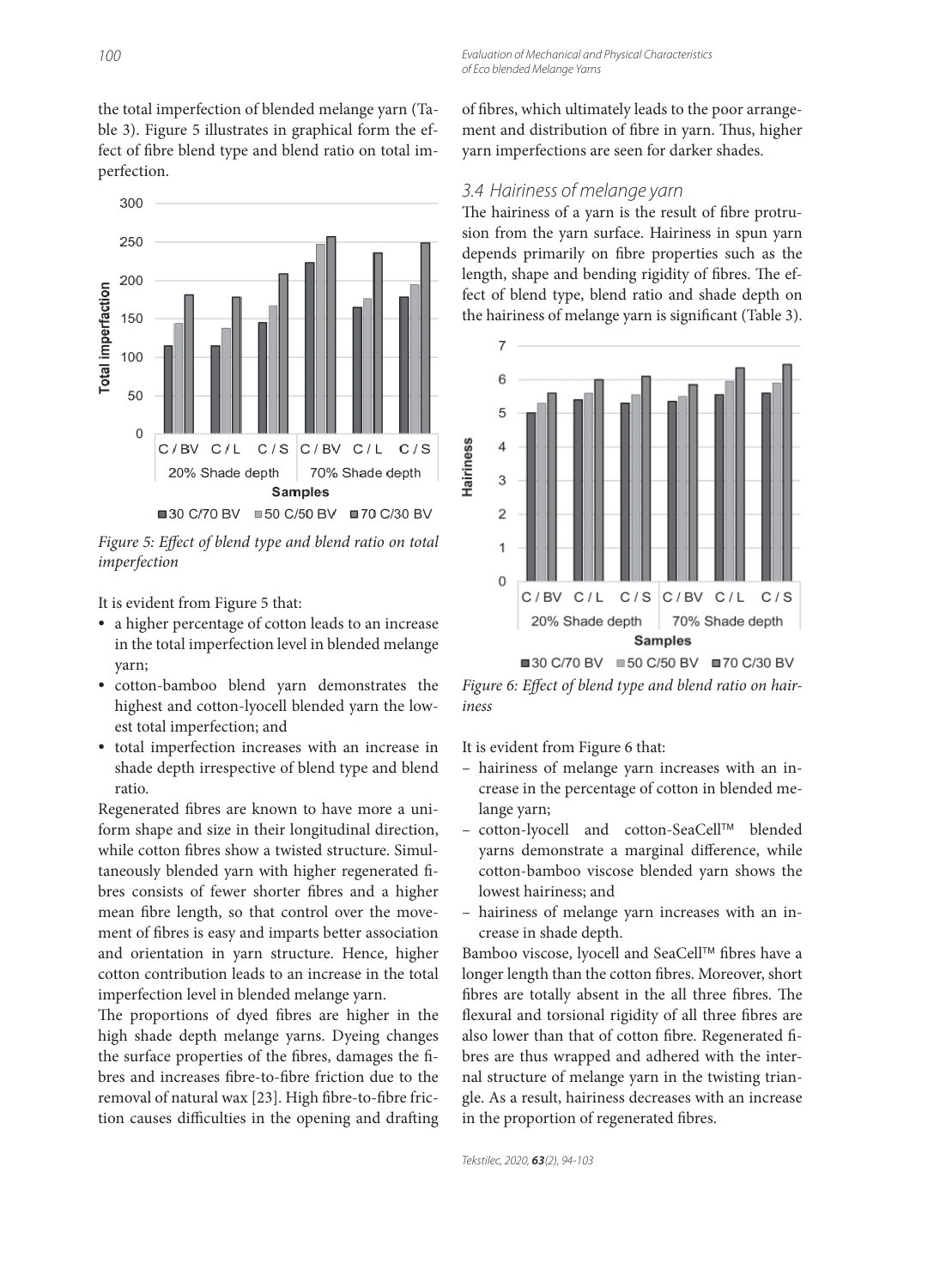Evaluation of Mechanical and Physical Characteristics of Eco blended Melange Yarns

The chemical and mechanical processing of fibres in melange yarn manufacturing causes rupture and high short fibre generation. Short fibres have a tendency to come out from the yarn body and do not wrap with the main body of melange yarn during twisting. Moreover, control over the short fibres is also difficult during drafting. High depth melange yarn consists of more such fibre, which results in a high level of hairiness.

### 3.5 Diameter of melange yarn

The surface characteristics and appearance of a yarn influence the appearance of products made from that yarn. No significant difference in the diameter is observed for the shade depth. The type of fibre and blend ratio have a significant impact (see Table 3). Figure 7 illustrates in graphical form the effect of blend type and blend ratio on diameter for different shade depth blended melange yarns.

It is evident from Figure 6 that:

- diameter of melange yarn increases with an increase in the percentage of cotton in blended melange yarn; and
- cotton-lyocell blended yarn shows the lowest diameter, followed by cotton-SeaCell™ and cottonbamboo viscose blended yarn.

Figure 7: Effect of blend type and blend ratio on di*ameter*

Yarn diameter steadily increases with an increase in the percentage of cotton in the yarn composition. As discussed, all of the regenerated fibres have a longer length (38 mm) than that of cotton fibres. Moreover, they have lower bending and torsional rigidity than cotton fibre. On the other hand, the noncircular cross-section of cotton does not allow close association. Thus, fewer cotton fibres in the cross section lead to closed packing in the melange yarn structure and high diameter in cotton-rich blends.

Figure 8 is a microscopic image of blended melange yarns, which shows that lyocell-blended yarn has a compact internal structure and better integrity and thus a lower diameter. On the other hand,



*Figure 8: Microscopic image of blended melange yarn*

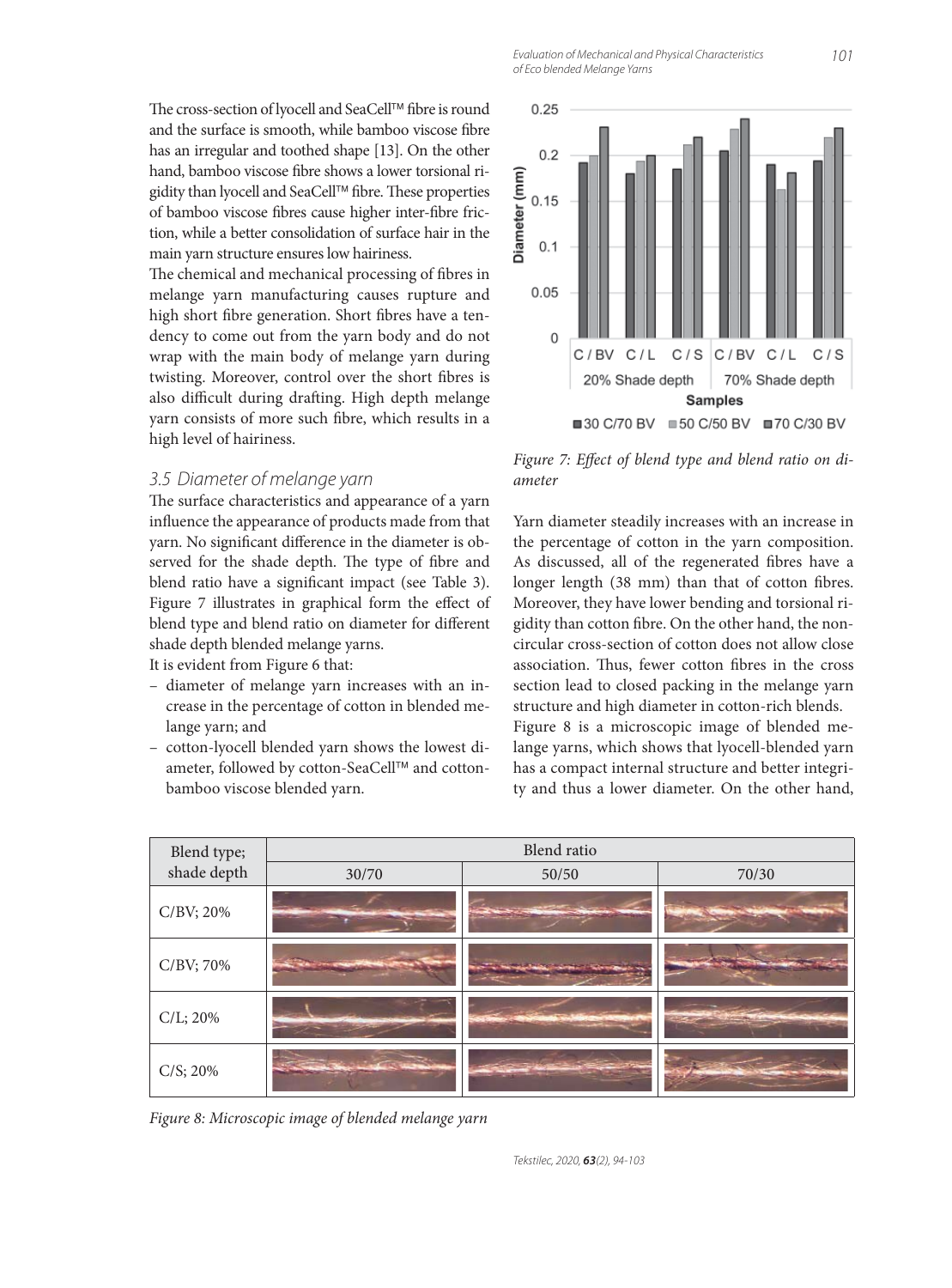### 3.6 Surface friction

Basic yarn properties such as linear density, evenness and strength do not fully account for processing performance and/or fabric quality. Friction plays vital role in expressing interactive behaviour for fibre-toyarn and yarn-to-fabric modelling. The resistance to movement, characterised by the coefficient of friction, is dependent on the nature of the two contacting surfaces and their actual area of contact. Figure 9 illustrates in graphical form the effect of blend type and blend ratio on the coefficient of friction for different shade depth blended melange yarns.

It is evident from Figure 9 that:

- increase in the percentage of cotton leads to lower value of coefficient of friction;
- cotton-bamboo viscose blended melange yarn shows the highest coefficient of friction, while the differences between cotton-SeaCell™ and cottonlyocell blended yarns are not significant; and
- the value of the coefficient of friction is marginally higher for high depth melange yarn.

As discussed, increasing the percentage of cotton in the blended melange yarn structure leads to high hairiness values. The same is also evident from Figure 8. On the other hand, cotton fibres have a natural wax that serves as a lubricant when they come in contact with other surfaces. Hence, cottonrich blended varn shows a lower coefficient of friction.



Figure 9: Effect of blend type and blend ratio on coef*fi cient of friction*

Evaluation of Mechanical and Physical Characteristics of Eco blended Melange Yarns

The frictional characteristics of parent fibres have an impact on the frictional characteristics of blended yarn. Microscopic images show that the surface of bamboo-blended yarn is more uniform and less hairy than SeaCell™- and lyocell-blended yarns (Figure 8). Due to their yarn structure, bambooblended yarns show a high coefficient of friction. In dyeing process, cotton fibre is subject to a scouring process that removes the lubricating layer. The removal of cotton wax increases the coefficient of friction due to underlying rough surface of the layer. On the other hand, the presence of short fibres increases the voluminous of the high depth melange yarn, making the yarn bulkier, which is also evident from Figure 8. Bulkier yarn is more compressible and flattens easier, so the scope of flattening increases when passed over any surface. Hence, higher coefficient of friction values are demonstrated by darker melange yarn.

### 4 Conclusion

The analysis of the study presents an overview of cotton-bamboo viscose, cotton-lyocell and cotton-SeaCell™ blended melange yarn characteristics, such as strength, elongation, unevenness, hairiness, diameter and friction.

The following conclusion can be reached from the experiments:

- Type of blend, blend ratio and shade depth have a significant affect on blended melange yarn quality. An evaluation of the effect of shade depth on blended melange yarns shows a reduction in strength and elongation. The dyeing and opening of bamboo viscose fibres causes a reduction in strength of up to 9.48%. The lower depth melange yarn contributes to the production of good quality yarns with significantly reduced hairiness and improved mechanical and frictional characteristics.
- Cotton-rich blended yarns show lower friction and elongation, and higher hairiness, total imperfection and unevenness, irrespective of the type of blend. Increasing the cotton content in bamboo- and SeaCell™-blended melange yarns increased tenacity. However, lyocell-blended yarns show the opposite trend.
- Cotton-bamboo blended yarns show the highest diameter and lowest hairiness in all the combination of yarn samples. Cotton-lyocell 30/70 blended yarn gives the strongest blended melange yarn among the studied yarn samples.